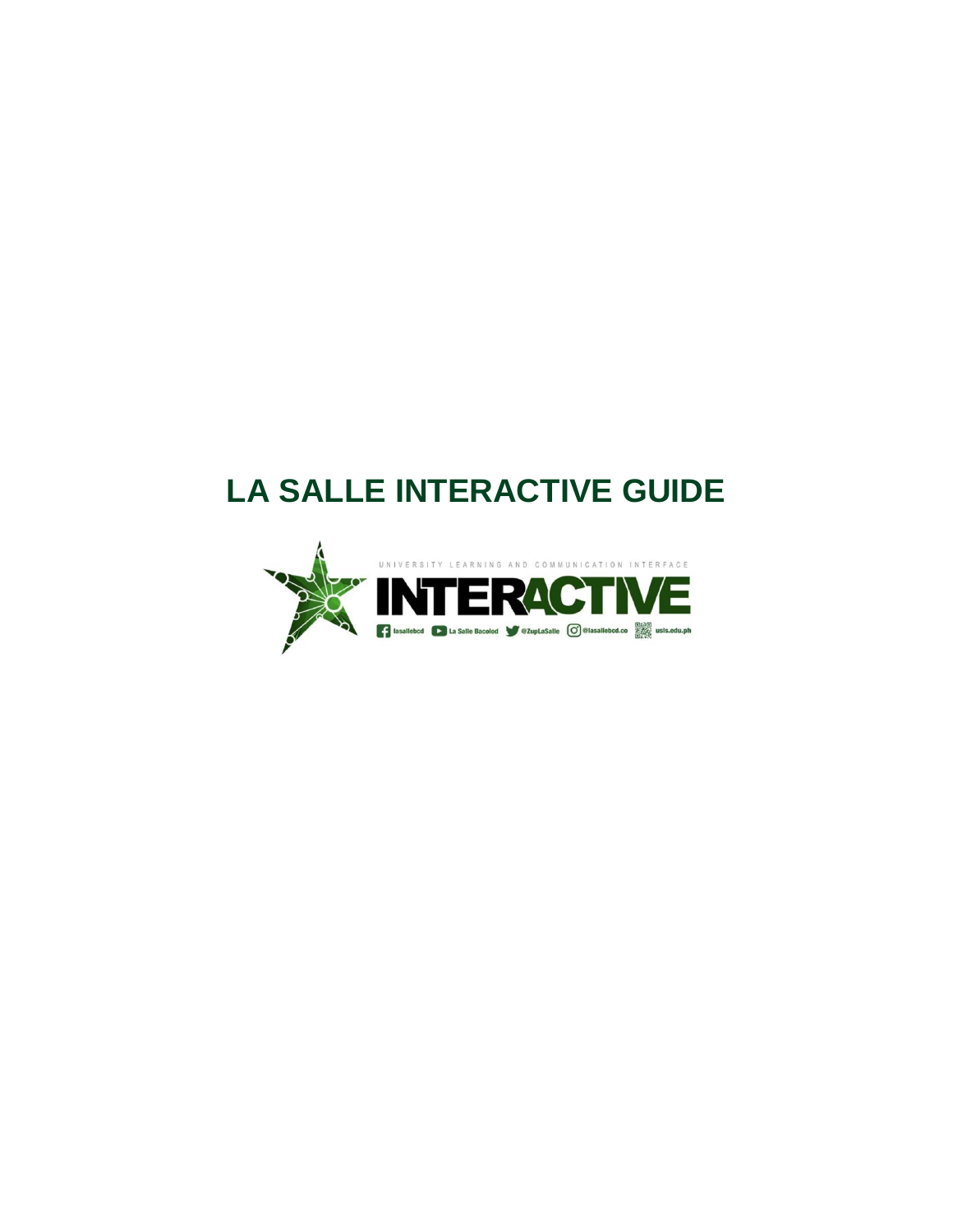# **LS INTERACTIVE GUIDE**

You can find the online version of the LS Interactive Guide at https://usls.edu.ph/overviews/LS-Interactive-Guide

#### **What web browsers can I use?**

The most recent versions of Google Chrome, Firefox, and Safari are all fully supported by Canvas. Do not use any version of Internet Explorer or any out-of-date web browser as they offer reduced security and functionality.



.

Here is a list of the supported versions from Canvas: <https://community.canvaslms.com/docs/DOC-10720-67952720329>

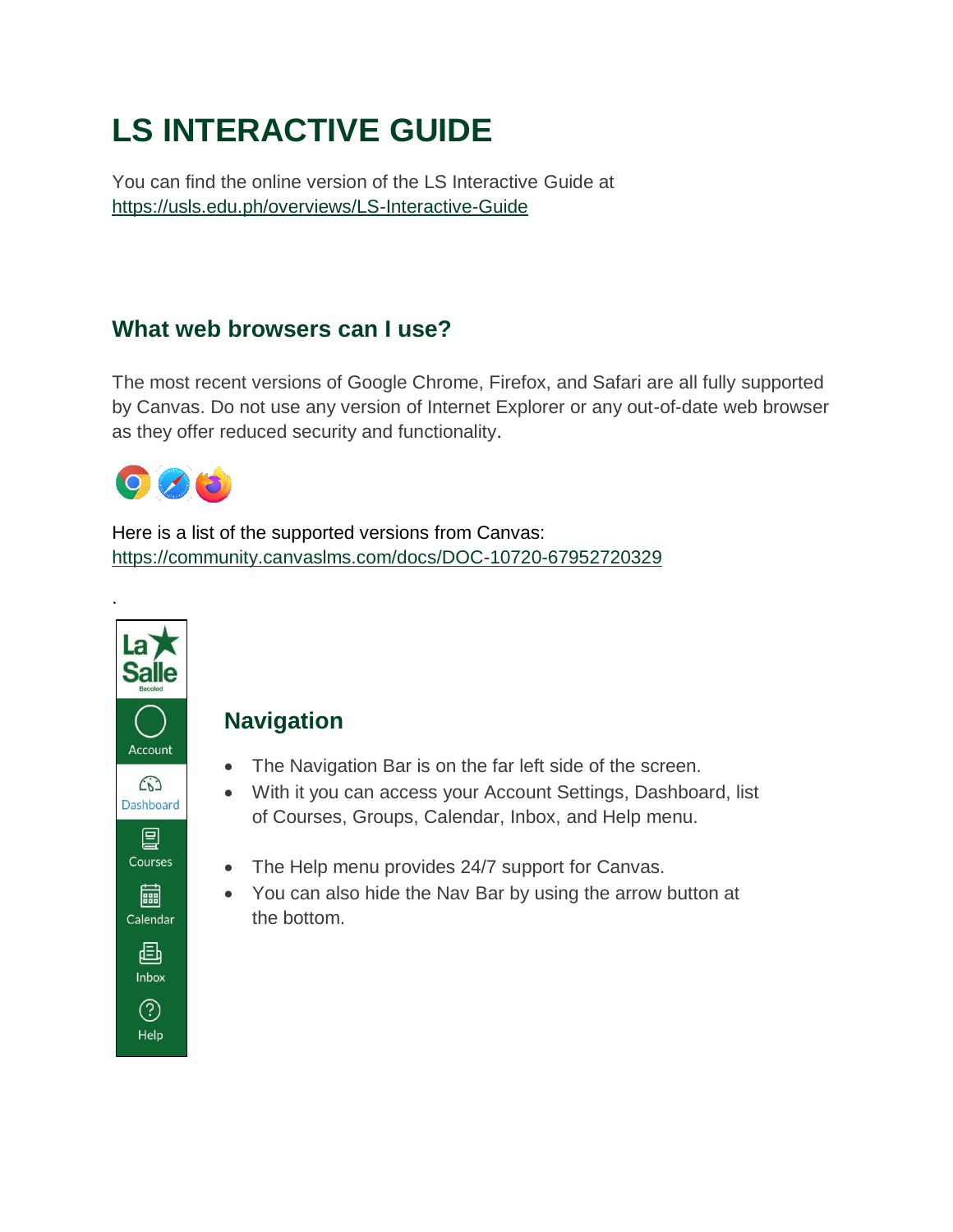## **Account**

 On the Account tab you can edit your profile picture, add email addresses, set notification preferences, upload files, and create an ePortfolio to show off your work.



 You can find more in-depth guides on these features <https://community.canvaslms.com/docs/DOC-10732>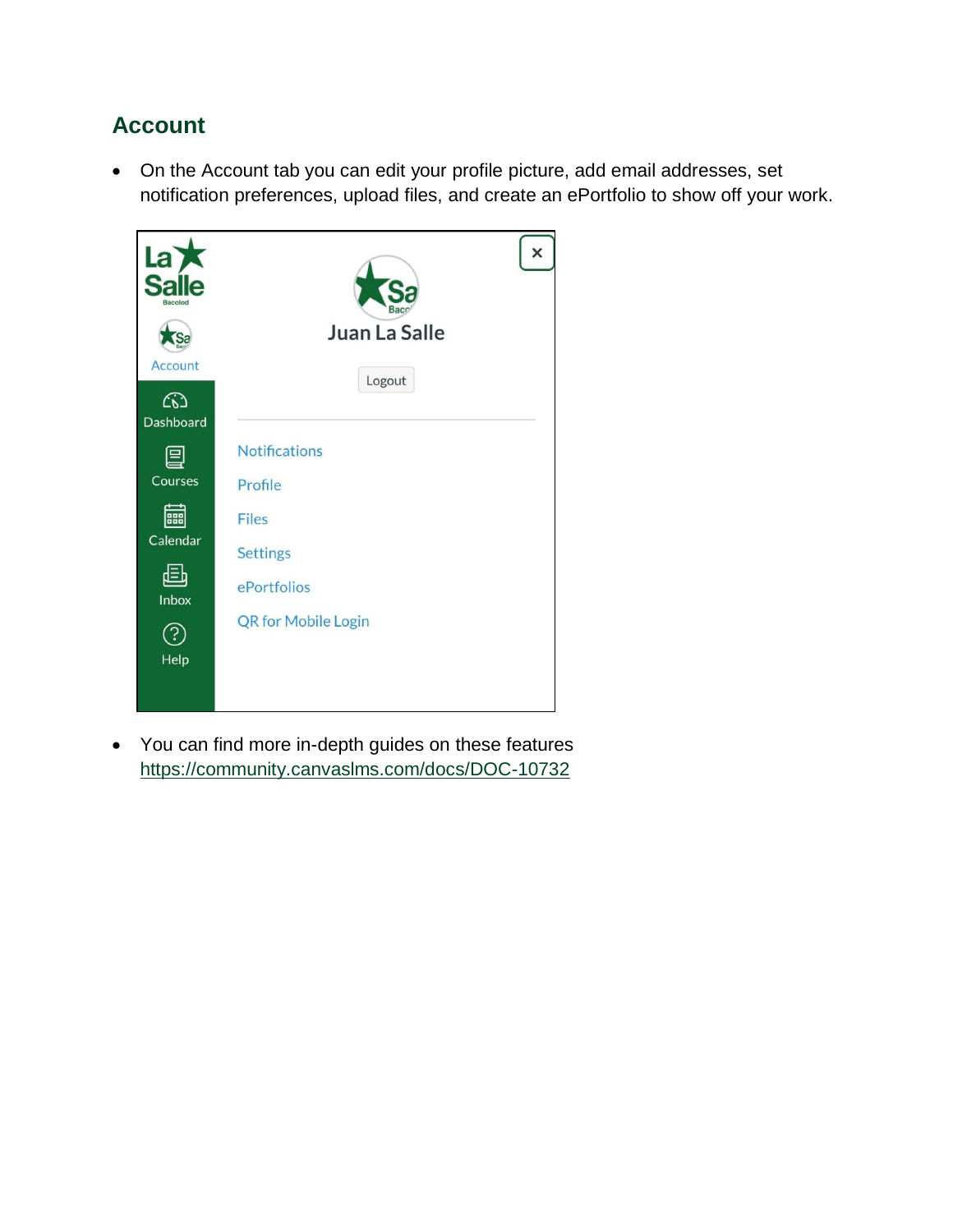## **Profile and User Settings**

- In your profile you can edit your profile picture. See [this](https://community.canvaslms.com/docs/DOC-10599) quide for more information. <https://community.canvaslms.com/docs/DOC-10599>
- In Settings you can add an additional email, and change language and time zone. See [this](https://community.canvaslms.com/docs/DOC-10614) guide for more information. <https://community.canvaslms.com/docs/DOC-10614>



## **The Dashboard**

The Dashboard features your current favorited classes and allows for easy navigation. Class display names can be changed by clicking the three dots at the top right of the course card.

| Canvas Admi.<br>Quickstart &<br>Dashboard<br>SHARE I ARPLY I ELEVATI | <b>PASSPORY:</b><br><b>CANVAS</b><br>Quick Start Guide for Students                | Growing :<br>With<br>Canvas<br>SHARE I APPLY I CLEVATE | welcome to <sup>0</sup><br>BY INSTRUCTURE |
|----------------------------------------------------------------------|------------------------------------------------------------------------------------|--------------------------------------------------------|-------------------------------------------|
| Canvas: Be the Hero<br>Be the Hero                                   | SHARE I APPLY I ELEVATE<br><b>Canvas: Passport to Canvas</b><br>Passport to Canvas | Growing with Canvas<br>Growing                         | <b>IS Training 101</b><br>itrain101       |
|                                                                      |                                                                                    |                                                        | $\mathfrak{P}$<br>$\overline{\mathbb{Z}}$ |
|                                                                      |                                                                                    |                                                        |                                           |
|                                                                      |                                                                                    |                                                        |                                           |
|                                                                      |                                                                                    |                                                        |                                           |
|                                                                      |                                                                                    |                                                        |                                           |
|                                                                      |                                                                                    |                                                        |                                           |
|                                                                      |                                                                                    |                                                        |                                           |
|                                                                      |                                                                                    |                                                        |                                           |
|                                                                      |                                                                                    |                                                        |                                           |
|                                                                      |                                                                                    |                                                        |                                           |
|                                                                      |                                                                                    |                                                        |                                           |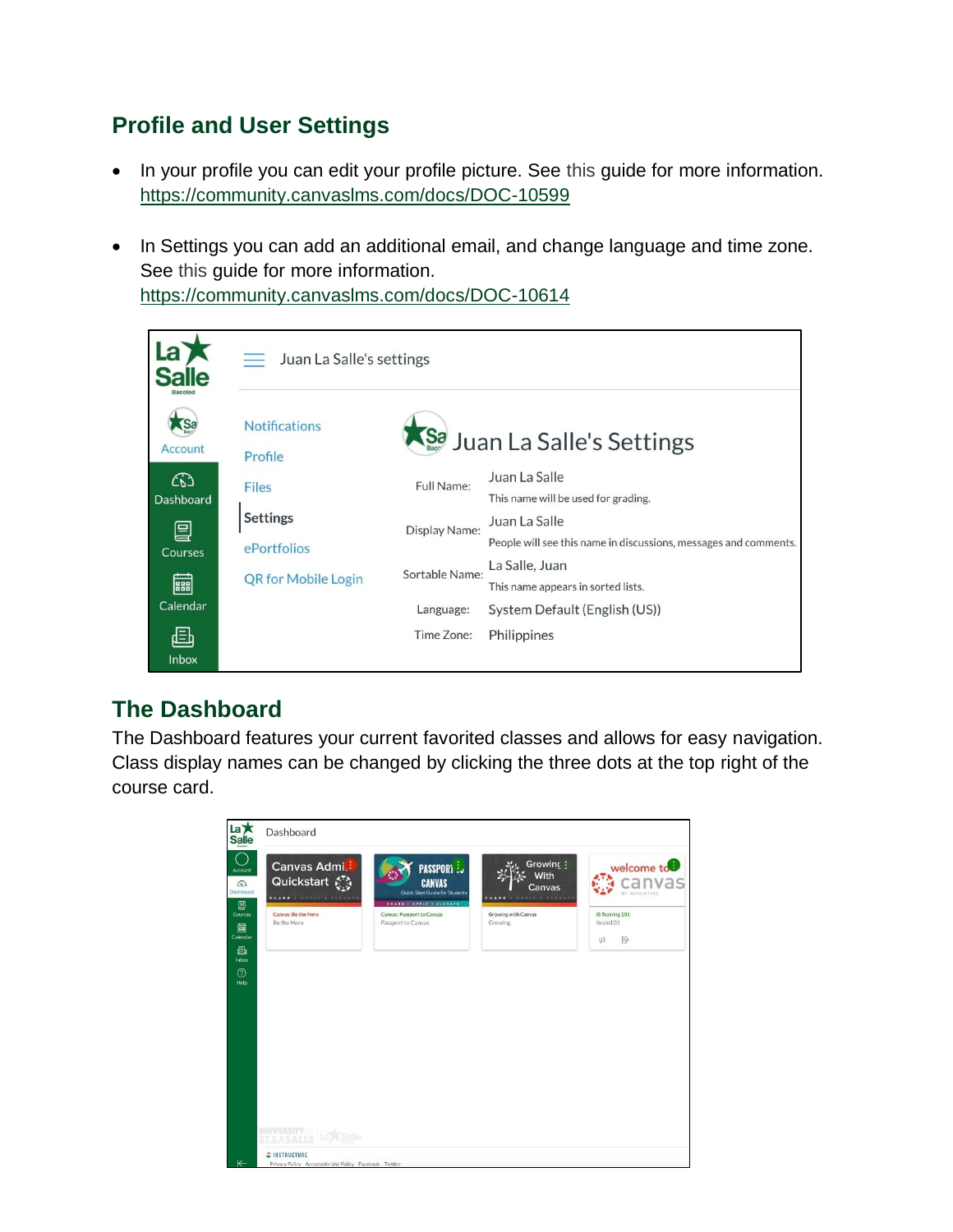#### **How do I view all of my upcoming assignments?**

From your Dashboard view, click the three dots in the uppermost right corner and click **"List View"** in the menu that appears. To go back, click the three dots again and click **"Card View".**

**Important Note:** While List View is a more convenient way to see all of your upcoming assignments in one place, your peer review assignments will not show -- this feature is being added soon.

#### **Courses**

- Along with viewing courses on your dashboard you can view all of your courses by clicking on **"Courses".**
- Choose which courses you want to see on your dashboard by marking them with a star.

[Here](https://community.canvaslms.com/docs/DOC-12972) is a more in depth guide on how to navigate your course listings. <https://community.canvaslms.com/docs/DOC-12972>

| La<br>lacolod    | <b>Courses</b>                                                                       |
|------------------|--------------------------------------------------------------------------------------|
|                  | Canvas: Be the Hero                                                                  |
| Account          | <b>Canvas: Passport to Canvas</b>                                                    |
| ෬                | <b>Growing with Canvas</b>                                                           |
| <b>Dashboard</b> | <b>IS Training 101</b>                                                               |
|                  |                                                                                      |
| Courses          | <b>All Courses</b>                                                                   |
| 888<br>Calendar  | Welcome to your courses! To customize the                                            |
| Inbox            | list of courses, click on the "All Courses" link<br>and star the courses to display. |
| Help             |                                                                                      |

## **Customizing My Course List**

Canvas allows for simple customization of your course list. [Here](https://community.canvaslms.com/docs/DOC-1288) is a simple guide on how to do it. <https://community.canvaslms.com/docs/DOC-12972>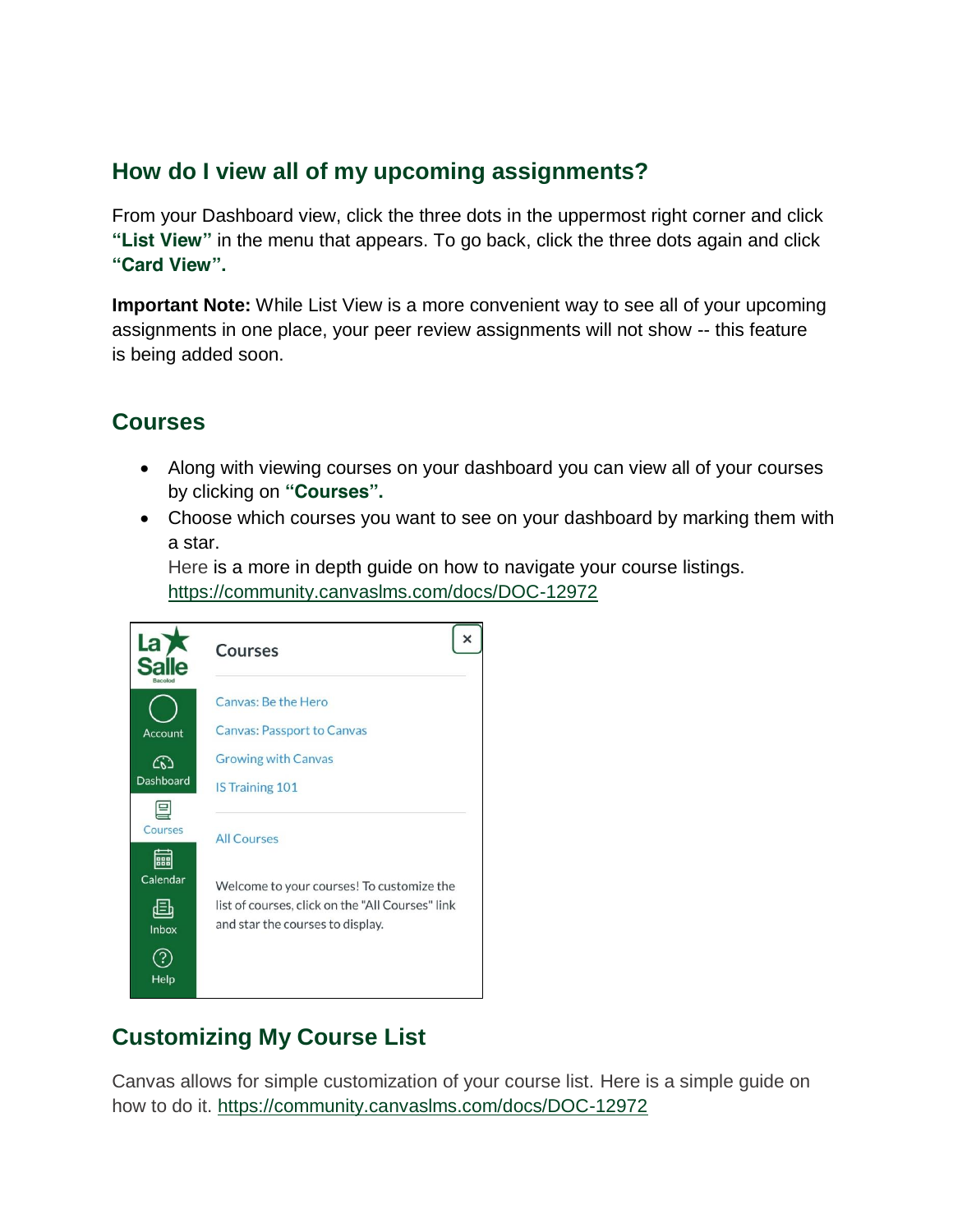## **Changing My Notifications**

If you are getting too many, or too few, notifications from Canvas you can easily change the frequency in which you receive different kinds of notifications.



From the Navigation Bar select Account, and then Notifications.

**Important Note:** Always keep Announcements and Conversation Message notifications set to "Notify me right away".

Many instructors use these tools to deliver important class information that may affect your grade.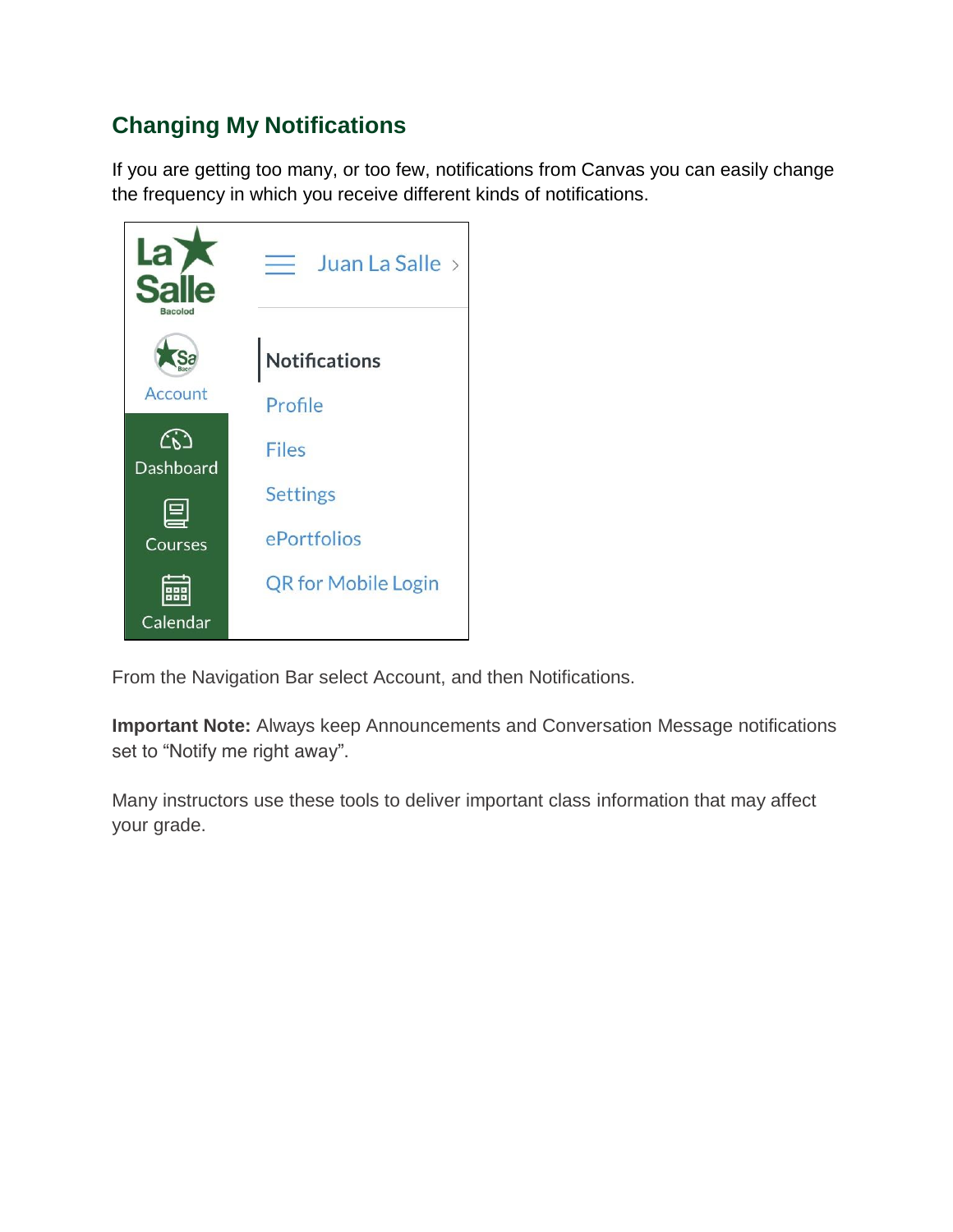#### **How do I submit an online assignment?**

Submitting assignments is simple on Canvas. [Here](https://community.canvaslms.com/docs/DOC-9539) is a short guide on how to do it. <https://community.canvaslms.com/docs/DOC-9539>

| $\overline{a}$<br><b>Salle</b>                         | $=$<br>itrain101 > Assignments > in Practice Submitting Assignment |                                                                                                                                           |                   |  |  |  |
|--------------------------------------------------------|--------------------------------------------------------------------|-------------------------------------------------------------------------------------------------------------------------------------------|-------------------|--|--|--|
| $\left(\begin{array}{c}1\end{array}\right)$<br>Account | Home<br>Announcements                                              | <b>Practice Submitting Assignment</b>                                                                                                     | Submit Assignment |  |  |  |
| ෬<br>Dashboard                                         | Grades<br>Syllabus                                                 | Submitting a file upload<br>Due No Due Date<br>Points <sub>1</sub>                                                                        |                   |  |  |  |
| 圓<br>Courses                                           | Modules                                                            | Please watch this Instructional Video et<br>Follow the steps outlined in the video SUBMIT to this Assignment by Uploading your Screenshot |                   |  |  |  |
| 圙<br>Calendar                                          | Chat<br>Assignments                                                |                                                                                                                                           |                   |  |  |  |
| 画<br>Inbox                                             | Office 365<br>Google Drive                                         | Please watch the video again(and again if need be) if it is too fast the first time.                                                      |                   |  |  |  |
| $^{\circledR}$<br>Help                                 | PHET SIMULATION                                                    | Once done, you can move onto the next task!                                                                                               |                   |  |  |  |

## **Uploading with Google Drive**

You can begin using Google Drive to submit assignments with a few simple steps:

- When submitting a file for an assignment you will see a Google Drive tab.
- Click this tab, and then follow the authorization prompts to allow Canvas access to your Google Drive account.
- Now you will see a list of your files and folders. Simply select the file you want to turn in, and press submit. Your file has been attached and is ready for submission.

| <b>File Upload</b>                                                                                | <b>Google Doc</b> | <b>Dropbox</b> | <b>Google Drive</b> | Office 365 |  |  |  |  |  |  |
|---------------------------------------------------------------------------------------------------|-------------------|----------------|---------------------|------------|--|--|--|--|--|--|
| Upload a file, or choose a file you've already uploaded.<br>Choose File   No file chosen<br>File: |                   |                |                     |            |  |  |  |  |  |  |
| $+$ Add Another File                                                                              |                   |                |                     |            |  |  |  |  |  |  |
| Click here to find a file you've already uploaded                                                 |                   |                |                     |            |  |  |  |  |  |  |
| Comments                                                                                          |                   |                |                     |            |  |  |  |  |  |  |
| Cancel<br>Submit Assignment                                                                       |                   |                |                     |            |  |  |  |  |  |  |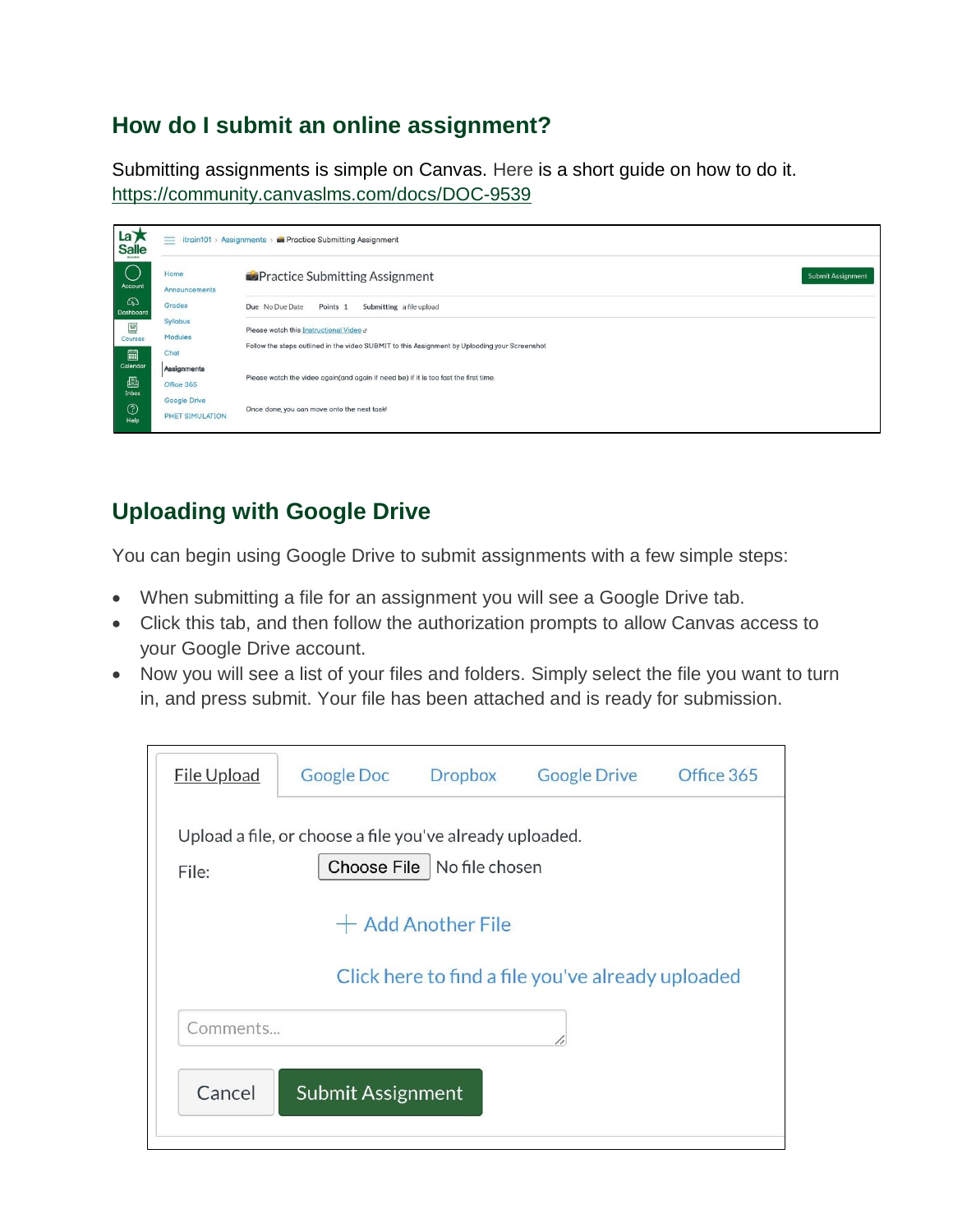#### **How do I view my grades?**

 Canvas offers an intuitive grade book for quick access to your course grades. Simply click the course you'd like to view, and then click the "Grades" link in the Course View.



 **Important Note:** Your instructor may not release your grade for an assignment until they have graded every student's submission. Some instructors may not allow students access to this feature at all.

## **How do I use the Calendar?**

Canvas contains an easy to use calendar that automatically displays your assignment due dates. [Here](https://community.canvaslms.com/docs/DOC-12911) is a guide on how to take full advantage of the calendar.